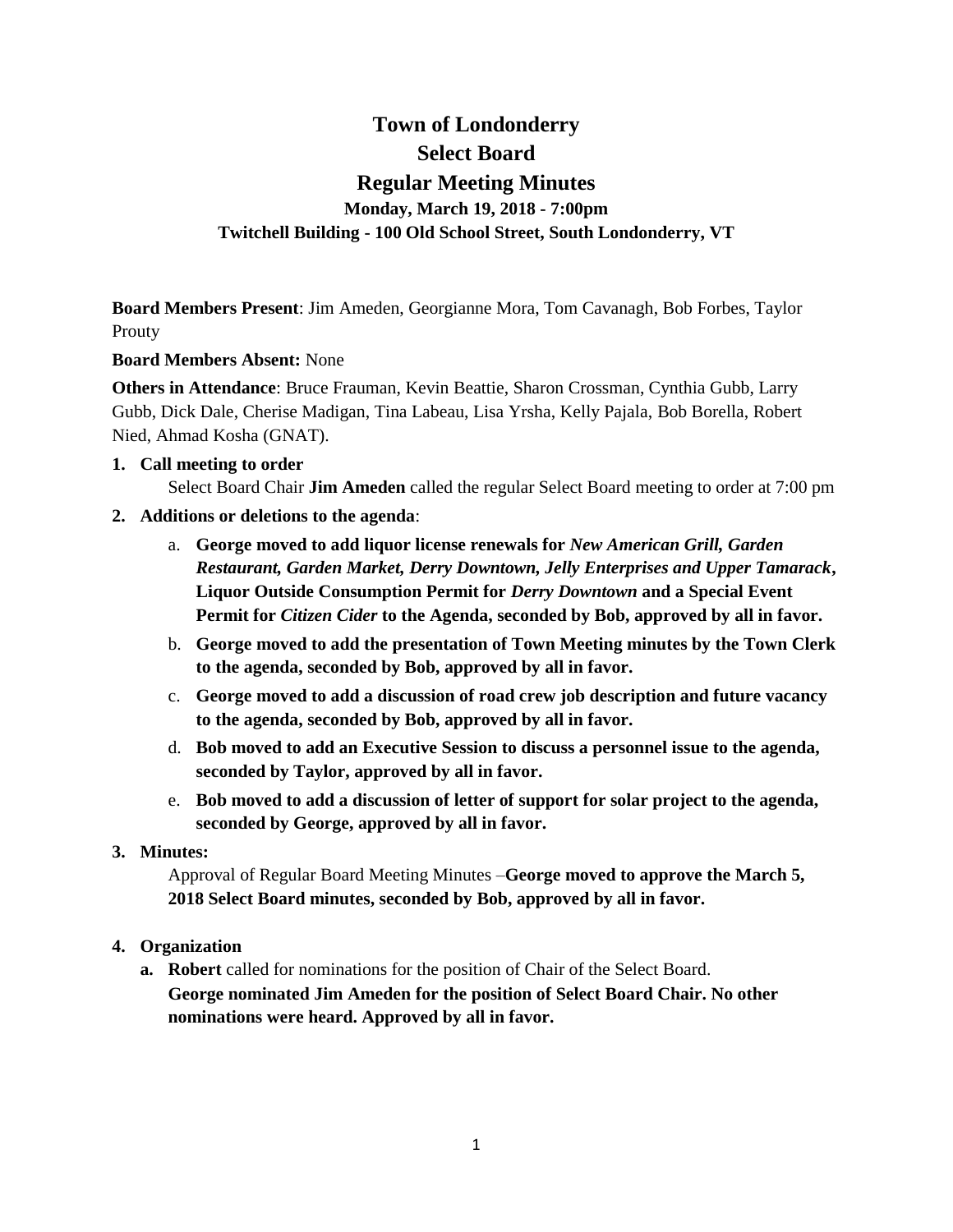**b. Robert** called for nominations for the position of Vice Chair.

**Tom** nominated Bob Forbes. **Bob** stated that he would support someone else if they wished to have the position. **George** indicated that she was interested. **Tom** withdrew his nomination of Bob. **Bob nominated George Mora for the position of Vice-Chair. No other nominations were heard. Approved by all in favor.**

**c. Jim** recognized Taylor Prouty as a new member of the Select Board.

# **5. Select board pay orders:**

Pay orders distributed to Select Board members. Pay orders reviewed and signed by Select Board members.

# **6. Appointments**

- a. **Bob moved to appoint Jim Ameden Road Commissioner, seconded by George, approved by all in favor.**
- b. **George moved to appoint Kevin Beattie Emergency Management Director, seconded by Bob, approved by all in favor.**
- c. **George moved to nominate Denis Pinkernell WRC Representative # 1, seconded by Bob, approved by all in favor**
- d. **Bob moved to nominate George Mora WRC Representative # 2, seconded Tom, approved by all in favor.**
- e. **George moved to nominate Erwin Kuperberg Health Officer, seconded by Tom, approved by all in favor.**
- f. **George moved to nominate Roger Fox Deputy Health Officer, seconded Bob, approved by all in favor.**
- g. Discussion of Fire Warden. Appointment tabled pending conversation with current Fire Warden.
- h. **George moved to nominate Kevin Beattie Tree Warden, seconded by Bob, approved by all in favor.**
- i. Discussion of 911 Coordinator. Appointment tabled pending conversation with current 9111 Coordinator.
- j. After discussion **George moved to nominate Pat Salo Animal Control Officer, seconded by Bob, approved by all in favor.**

# **7. Announcements/Correspondence:**

- a. **Sharon** announced that *WRC* and *Rich Earth* will be holding an informational meeting on April 2nd at 5:30 PM in the Town Office to discuss how the Town can be a candidate for a waste water pilot program.
- b. **Kelly** announced that April 2<sup>nd</sup> is the deadline for renewing dog licenses and that the rabies clinic will be held this Sunday.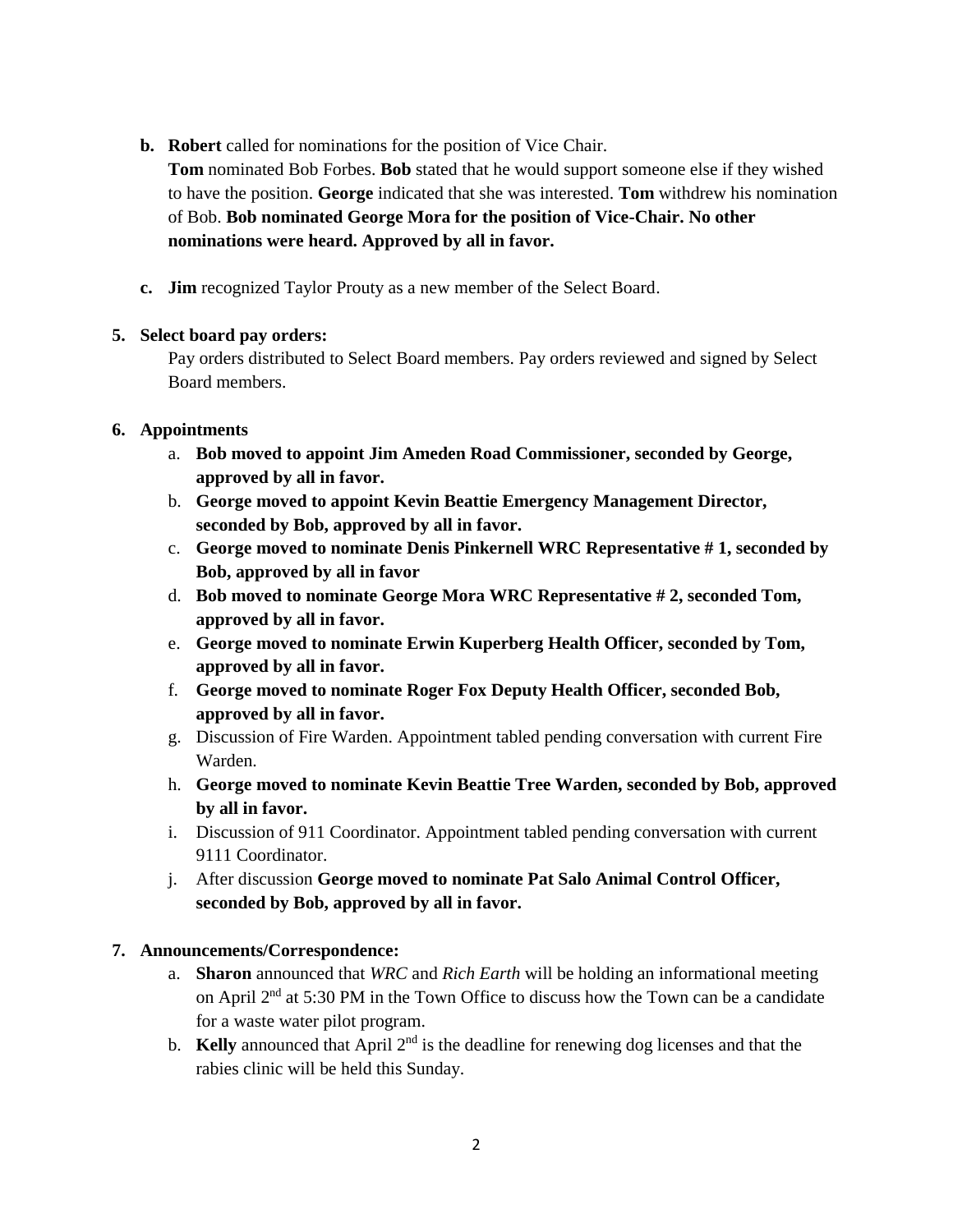c. **Bob Borella** reported that the Energy Committee has been working with WRC on the Town's enhanced Energy Plan that will be integrated with the Town Plan. He further stated that the Energy Committee would like to increase its web and social media presence. Discussion of pros and cons of Energy Committee using Town Website and Facebook.

# **8. Visitors and Concerned Citizens:**

**Dick Dale** provided a detailed status report from the Traffic Safety Committee highlighting the Committee's data collection initiatives. He further stated that the Committee will issue a final report, including optional solutions and costs, in the September/October time frame.

# **9. Liquor Control**

**George moved to approve all Liquor License requests** (as detailed in Agenda Item # 2), **seconded by Bob, approved by all in favor.**

# **10. Town Officials Business:**

- a. Update on Sand and Salt Shed- **Bob** provided an update on the Sand and Salt Shed indicating that most of the work has been completed while some ground work remains.
- b. Update on TOPP Project **Robert** provided an update on the TOPP project thanking Larry Gubb from the Planning Commission for his assistance in evaluating the status of the project. **Robert** indicated that he would be engaging with *Marble Valley Engineering* to get an estimate of the costs associated with updating the project figures and finalizing an RFP for spring issuance.
- **c. Kelly** presented the minutes from Town Meeting to the Select Board. **George moved to accept the Town Meeting minutes, seconded by Tom, approved by all in favor.**

# **11. Transfer Station**

**Tom** reported that all is well with Transfer Station operation.

# **12. Road and Bridges**

- **a. Jim** stated that the road crew has done a fantastic job during the recent storms.
- **b. Bob moved to approve an Excess Weight Permit for** *Gurney Brothers Construction***, seconded by George, approved by all in favor.**
- c. **Jim** discussed an issue with the Town's underground fuel tank, indicating what steps have been taken to prevent water infiltration and the likelihood of future removal of the tank and replacement with an above ground tank, facilitated by a 0% financing program from the State.
- d. Discussion of the need to update the road crew job description.
- e. **Dick** asked if a decision has been made about separating out mowing tasks from the road crew. **Jim** stated that the budget has funding in it for mower rental and that the work will likely be done by the road crew.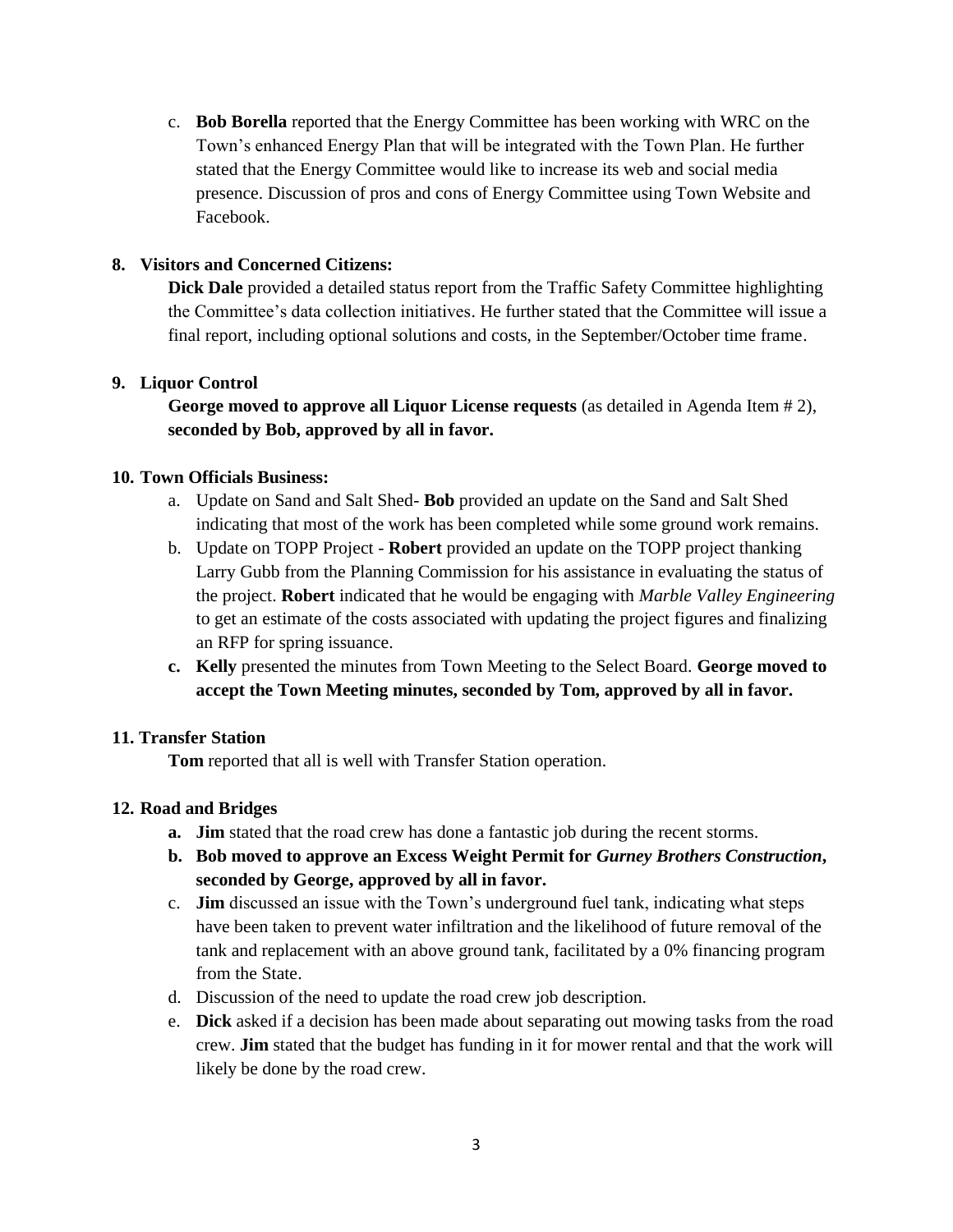#### **13. Old Business**

- a. **Bob moved to sign the contract with Vermont State Police for eight (8) hours per week of additional, dedicated police coverage, seconded by George, approved by all in favor.**
- b. Discussion of State contract for new signage on Middletown Road. **George moved to sign the contract, seconded by Tom, approved by all in favor.**
- c. Discussion of request by Lisa Yrsha for letter of support for a proposed solar project. Draft letter of support drafted by **Robert** and read out loud by **Bob**. Ms. Yrsha stated that the letter was "perfect" and expressed appreciation for the Town's support. **George moved to approve and sign the letter, seconded by Bob, approved by all in favor. Sharon Crossman** stated that she was authorized to co-sign the letter on behalf of the Planning Commission.
- d. Additional discussion of the process going forward for review and approval of solar projects.

#### **(NOTE: A copy of the letter of support is enclosed herein as Attachment I.)**

#### **14. New Business**

None

#### **15. Executive Session**

**At 8:16 PM George moved to go into executive session to address a personnel issue, seconded by Bob, approved by all in favor.**

**AT 8:46 George moved to come out of executive session, seconded by Tom, approved by all in favor.**

#### **16. Adjourn**

**George moved to adjourn, seconded by Tom, approved by all in favor.** 

Meeting adjourned at 8:49 PM